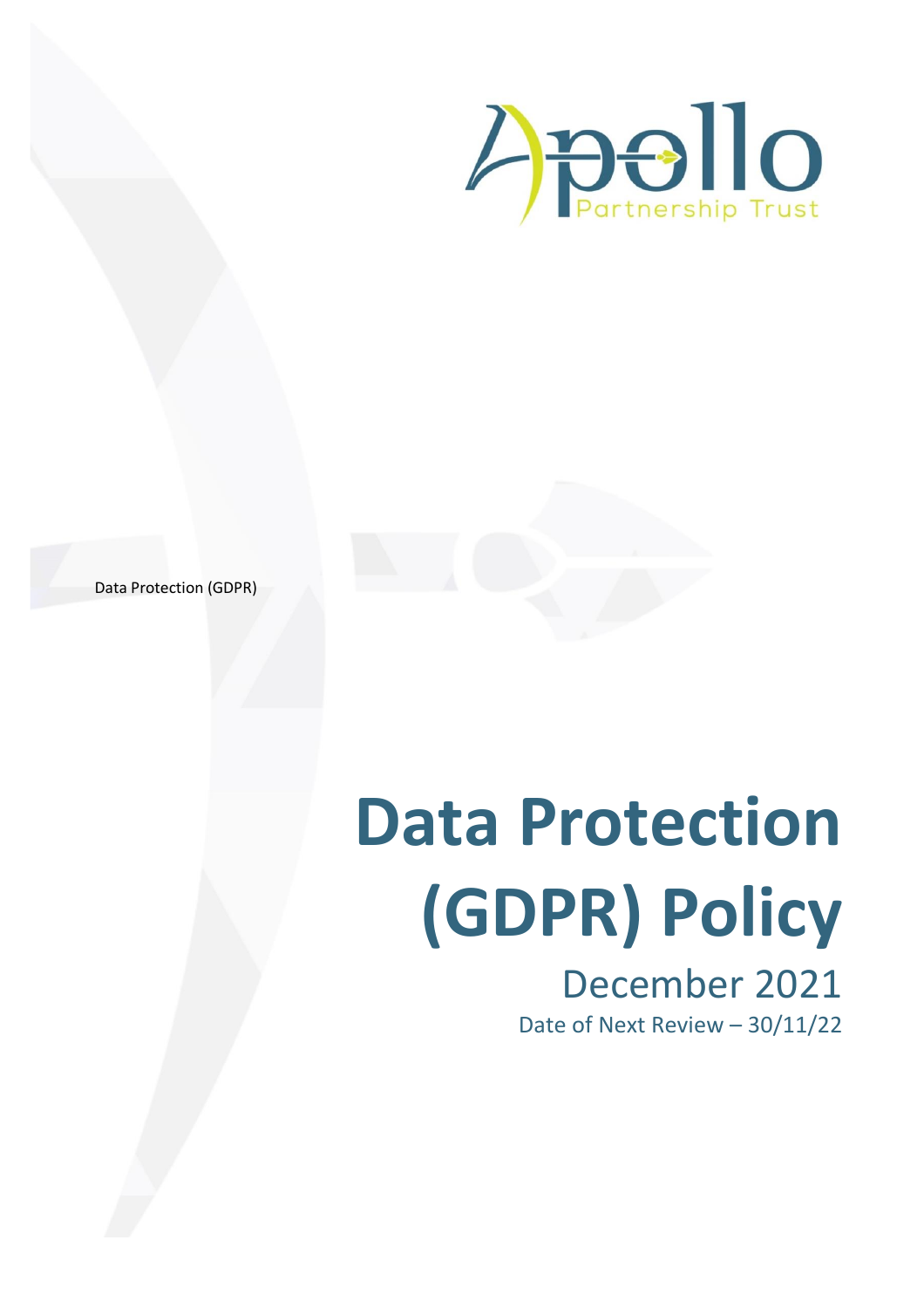# **Contents:**

## Statement of intent

- 1. Legal framework
- 2. About this policy
- 3. Definition of data protection terms
- 4. Data Protection Officer (DPO)
- 5. Data Protection Principles
- 6. Fair and Lawful processing
- 7. Processing for limited purposes
- 8. Notifying Data Subjects
- 9. Adequate, relevant and non-excessive processing
- 10. Accurate data
- 11. Timely Processing
- 12. Processing in line with data subject's rights
- 13. Data Security
- 14. Data Protection Impact Assessments
- 15. Disclosure and sharing of personal information
- 16. Data Processors
- 17. Images and Videos
- 18. CCTV
- 19. Biometric Data
- 20. Data Breach
- 21. DBS Data
- 22. Policy review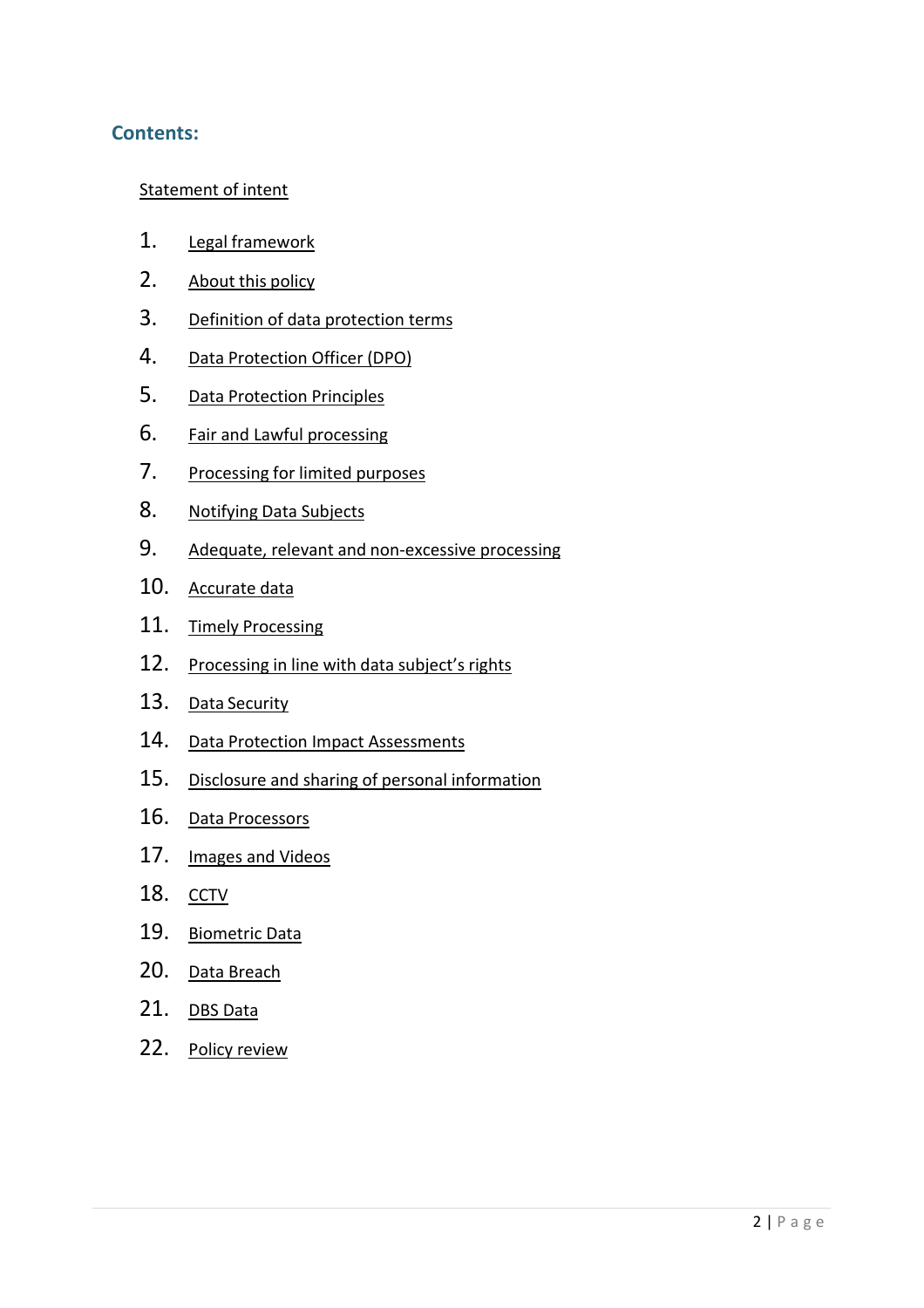# **Statement of intent**

The Apollo Partnership Trust is required to keep and process certain information about its workforce, pupils/students, parents and others in accordance with its legal obligations under the Data Protection Legislation consisting of the General Data Protection Regulation (GDPR) and the Data Protection Act 2018 and relevant regulations.

Everyone has rights with regard to the way in which their **personal data** is handled. During the course of our activities as a Trust we will collect, store and **process personal data** about our pupils/students, **workforce**, parents and others. This makes us a **data controller** in relation to that **personal data**.

We are committed to the protection of all **personal data** and **special category personal data** for which we are the **data controller**.

The law imposessignificant finesfor failing to lawfully **process** and safeguard **personal data** and failure to comply with this policy may result in those fines being applied.

All members of our **workforce** must comply with this policy when **processing personal data** on our behalf. Any breach of this policy may result in disciplinary or other action.

The Trust may, from time to time, be required to share personal information about its workforce, pupils/students, parents and others with other organisations, mainly the Local Authority, other schools and educational bodies, and potentially children's services.

This policy is in place to ensure all staff and governors are aware of their responsibilities and outlines how the Trust complies with the following core principles of the Data Protection Legislation.

Organisational methods for keeping data secure are imperative, and The Apollo Partnership Trust believes that it is good practice to keep clear practical policies, backed up by written procedures.

This policy does not form part of any employee's contract of employment and may be amended at any time.

This policy complies with the requirementsset out in the Data Protection Legislation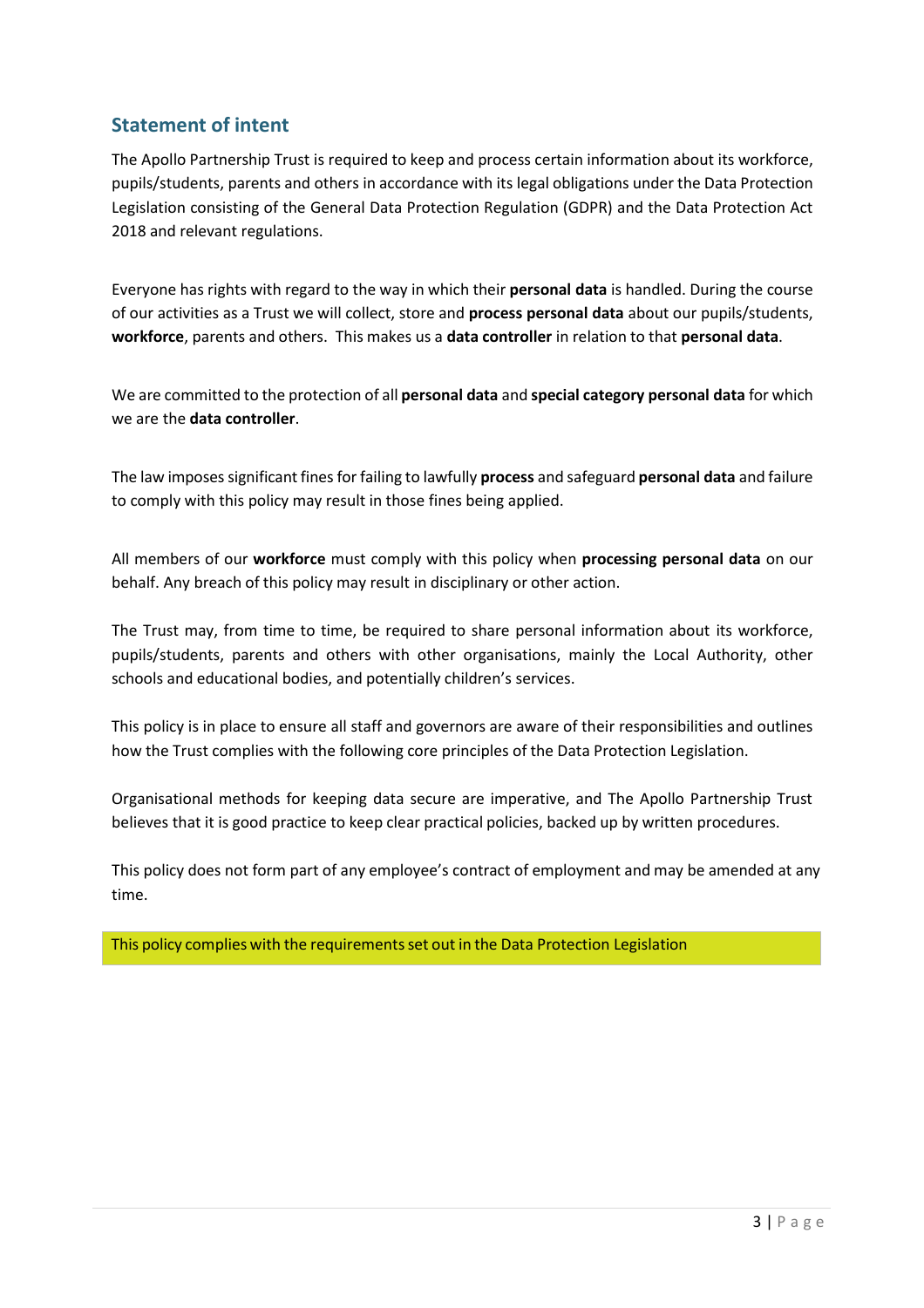# **1. Legal framework**

- 1.1. This policy has due regard to legislation, including, but not limited to thefollowing:
	- 1.1.1. The General Data Protection Regulation
	- 1.1.2. The Data Protection Act 2018
	- 1.1.3. The Freedom of Information Act 2000
	- 1.1.4.The Education (Independent School Standards) Regulations 2014
	- 1.1.5.The Freedom of Information and Data Protection (Appropriate Limit and Fees) Regulations 2004
- 1.2. This policy also has regard to the following guidance:
	- The Department for Education's Data protection: toolkit for schools
	- 1.2.1.The Information Commissioner's Office Guide to the General Data Protection Regulation (GDPR)
- 1.3. This policy will be implemented in conjunction with the following other Trust policies:
	- 1.3.1. Photography and Videos Policy
	- 1.3.2. E-safety Policy
	- 1.3.3. Surveillance & CCTV Policy
	- 1.3.4. IT Acceptable Use Policy

# **2. About this policy**

- 2.1 The types of **personal data** that we may be required to handle include information about pupils/students, parents, our **workforce**, and others that we deal with. The **personal data** which we hold is subject to certain legal safeguards specified in the General Data Protection Regulation ('**GDPR**'), the [Data Protection Act 2018], and other regulations (together '**Data Protection Legislation**').
- 2.2 This policy and any other documents referred to in it set out the basis on which we will **process** any **personal data** we collect from **data subjects**, or that is provided to us by **data subjects** or other sources.
- 2.3 This policy does not form part of any employee's contract of employment and may be amended at any time.
- 2.4 This policy sets out rules on data protection and the legal conditions that must be satisfied when we process **personal data**.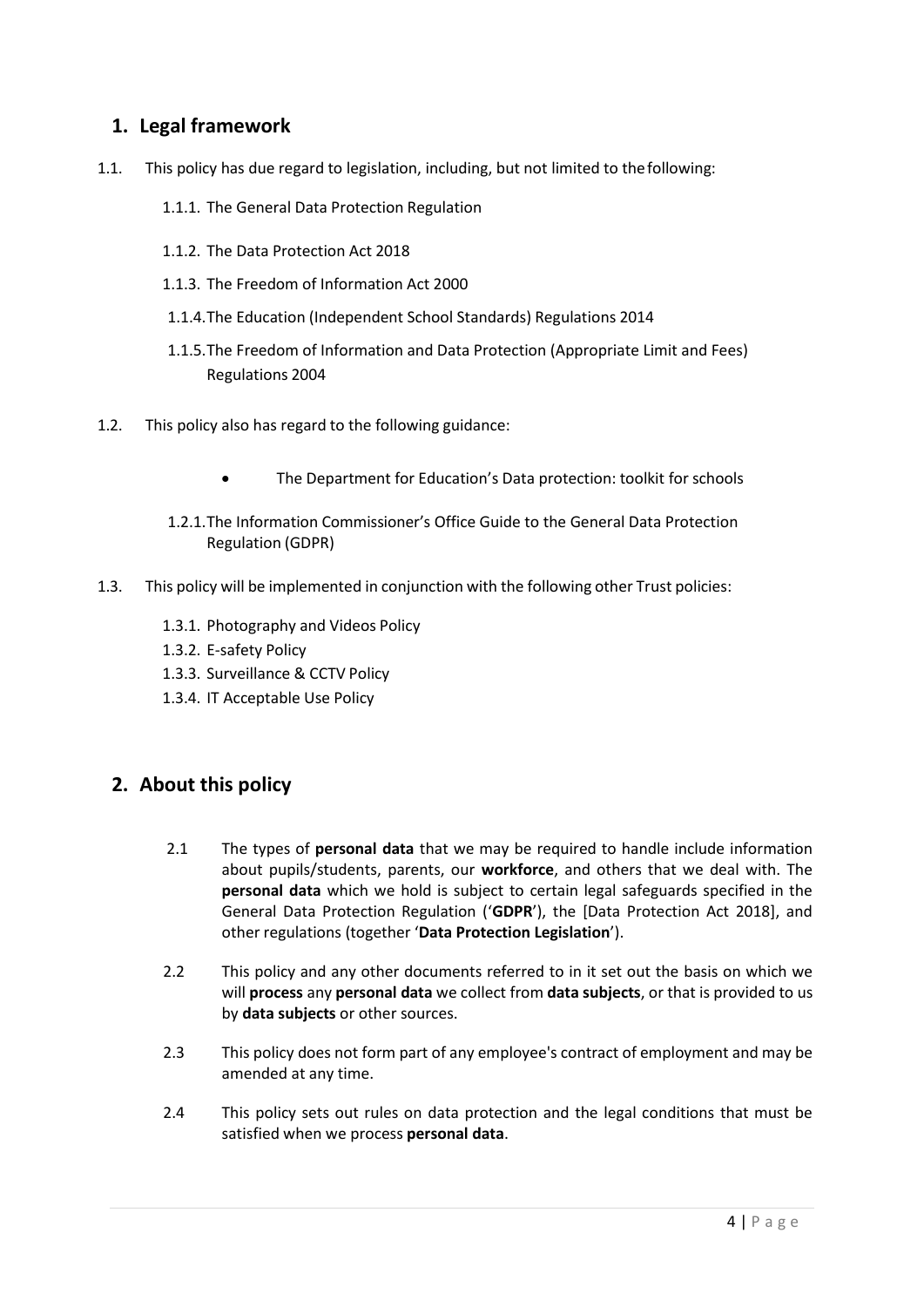# **3. Definition of data protection terms**

3.1 All defined terms in this policy are indicated in **bold** text, and a list of definitions is included in the Annex to this policy.

# **4. Data Protection Officer**

- 4.1 As a Trust we are required to appoint a Data Protection Officer ("DPO"). Our DPO can be contacted at [dpo@apollopartnershiptrust.uk](mailto:dpo@apollopartnershiptrust.uk)
- 4.2 The DPO is responsible for ensuring compliance with the Data Protection Legislation and with this policy. Any questions about the operation of this policy or any concerns that the policy has not been followed should be referred in the first instance to the DPO.
- 4.3 The DPO is also the central point of contact for all **data subjects** and others in relation to matters of data protection.
- 4.4 The DPO will report to the highest level of management at the Trust, which is the Chief Executive Officer.

## **5. Data Protection Principles**

- 5.1 Anyone **processing personal data** must comply with the data protection principles. These provide that **personal data** must be:
	- 5.1.1 **Processed** fairly and lawfully and transparently in relation to the **data subject**;
	- 5.1.2 **Processed** for specified, lawful purposes and in a way which is not incompatible with those purposes;
	- 5.1.3 Adequate, relevant and not excessive for the purpose;
	- 5.1.4 Accurate and up to date;
	- 5.1.5 Not kept for any longer than is necessary for the purpose; and
	- 5.1.6 **Processed** securely using appropriate technical and organisational measures.
- 5.2 **Personal Data** must also:
	- 5.2.1 be **processed** in line with **data subjects'** rights;
	- 5.2.2 not be transferred to people or organisations situated in other countries without adequate protection.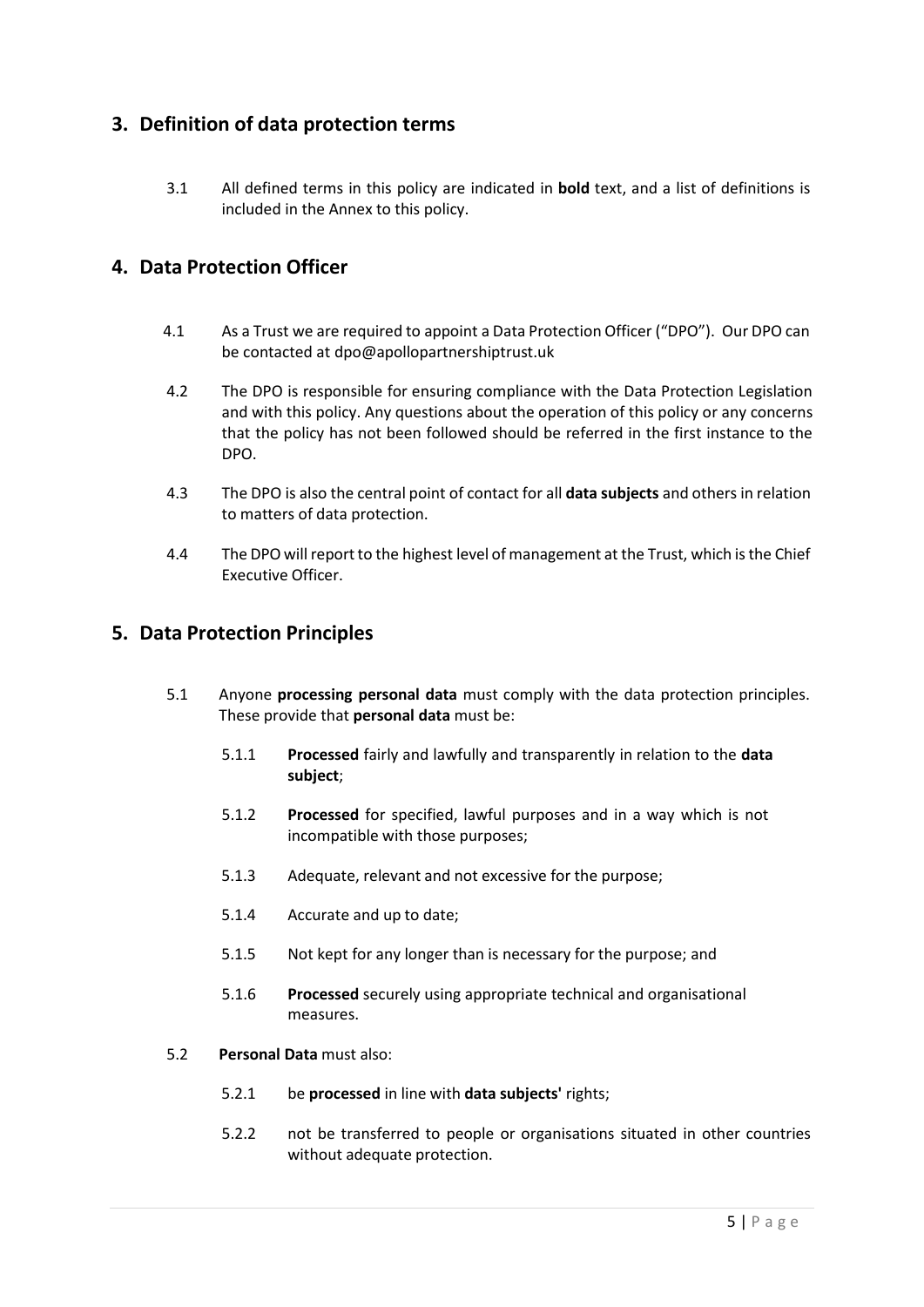5.3 We will comply with these principles in relation to any **processing** of **personal data** by the Trust.

# **6. Fair and Lawful processing**

- 6.1. Data Protection Legislation is not intended to prevent the **processing** of **personal data**, but to ensure that it is done fairly and without adversely affecting the rights of the **data subject**.
- 6.2. For **personal data** to be **processed** fairly, **data subjects** must be made aware:
	- 6.2.1. that the **personal data** is being **processed**;
	- 6.2.2. why the **personal data** is being **processed**;
	- 6.2.3. what the lawful basis is for that **processing** (see below);
	- 6.2.4. whether the **personal data** will be shared, and if so with whom;
	- 6.2.5. the period for which the **personal data** will be held;
	- 6.2.6. the existence of the **data subject's**rights in relation to the **processing** of that **personal data**; and
	- 6.2.7. the right of the **data subject** to raise a complaint with the Information Commissioner's Office in relation to any **processing**.
- 6.3. We will only obtain such **personal data** as is necessary and relevant to the purpose for which it was gathered, and will ensure that we have a lawful basis for any **processing**.
- 6.4. For **personal data** to be **processed** lawfully, it must be **processed** on the basis of one of the legal grounds set out in the Data Protection Legislation. We will normally **process personal data** under the following legal grounds:
	- 6.4.1. where the **processing** is necessary for the performance of a contract between us and the **data subject**, such as an employment contract;
	- 6.4.2. where the **processing** is necessary to comply with a legal obligation that we are subject to, (e.g the Education Act 2011);
	- 6.4.3. where the law otherwise allows us to **process** the **personal data** or we are carrying out a task in the public interest; and
	- 6.4.4. where none of the above apply then we will seek the consent of the **data subject** to the **processing** of their **personal data.**
- 6.5. When **special category personal data** is being processed then an additional legal ground must apply to that processing. We will normally only **process special category personal data** under following legal grounds: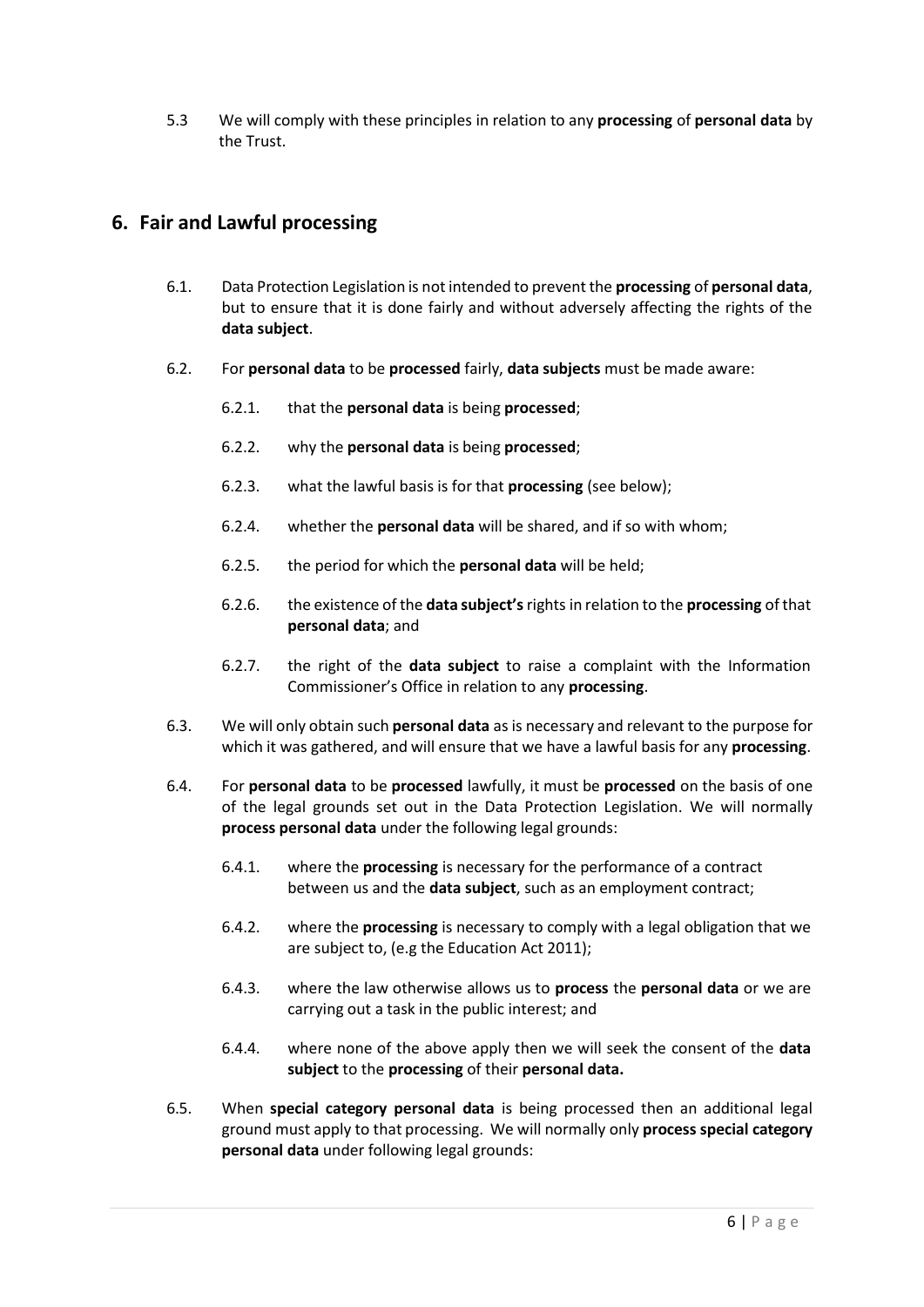- 6.5.1. where the **processing** is necessary for employment law purposes, for example in relation to sickness absence;
- 6.5.2. where the **processing** is necessary for reasons of substantial public interest, for example for the purposes of equality of opportunity and treatment;
- 6.5.3. where the **processing** is necessary for health or social care purposes, for example in relation to pupils/students with medical conditions or disabilities; and
- 6.5.4. where none of the above apply then we will seek the consent of the **data subject** to the **processing** of their **special category personal data**.
- 6.6. We will inform **data subjects** of the above matters by way of appropriate privacy notices which shall be provided to them when we collect the data or as soon as possible thereafter, unless we have already provided this information such as at the time when a pupil/student joins us.
- 6.7. If any **data user** is in doubt as to whether they can use any **personal data** for any purpose then they must contact the DPO before doing so.

#### **Vital Interests**

6.8. There may be circumstances where it is considered necessary to **process personal data** or **special category personal data** in order to protect the vital interests of a **data subject**. This might include medical emergencies where the **data subject** is not in a position to give consent to the **processing**. We believe that this will only occur in very specific and limited circumstances. In such circumstances we would usually seek to consult with the DPO in advance, although there may be emergency situations where this does not occur.

#### **Consent**

- 6.9. Where none of the other bases for **processing** set out above apply then the school must seek the consent of the **data subject** before **processing** any **personal data** for any purpose.
- 6.10. There are strict legal requirements in relation to the form of consent that must be obtained from **data subjects**.
- 6.11. When pupils/students and or our Workforce join the Trust a consent form will be required to be completed in relation to them. This consent form deals with the taking and use of photographs and videos of them, amongst other things. Where appropriate third parties may also be required to complete a consent form.
- 6.12 In relation to all pupils/students of primary school age or in Year 7, 8 or 9, we willseek consent from an individual with parental responsibility for that pupil/student.
- 6.13 We will generally seek consent directly from a pupil/student who is on roll and in Year 10, 11, 12 and 13, however we recognise that this may not be appropriate in certain circumstances and therefore may be required to seek consent from and individual with parental responsibility.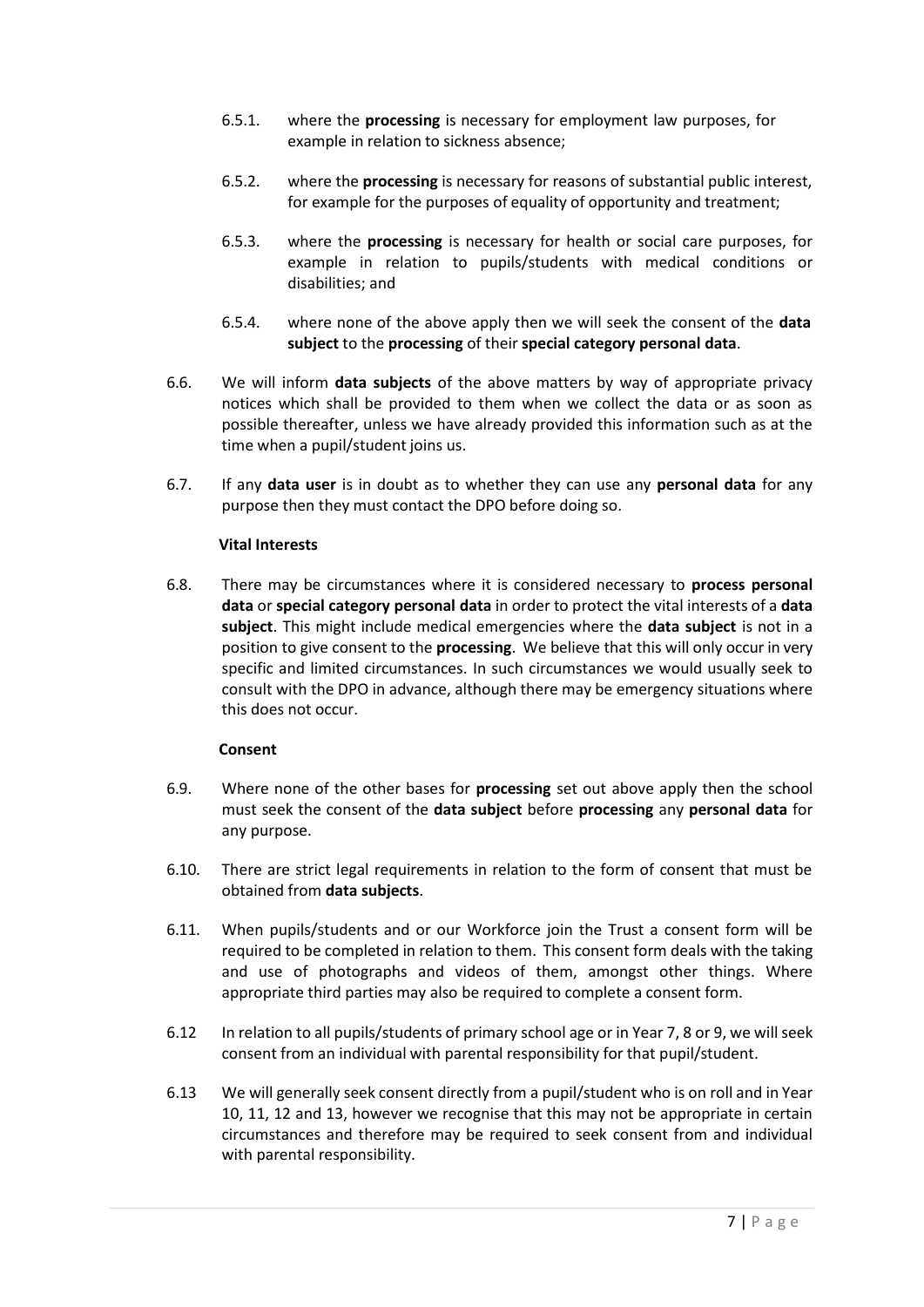- 6.14 If consent is required for any other **processing** of **personal data** of any **data subject** then the form of this consent must:
	- 6.14.1 Inform the **data subject** of exactly what we intend to do with their **personal data**;
	- 6.14.2 Require them to positively confirm that they consent we cannot ask them to opt-out rather than opt-in; and
	- 6.14.3 Inform the **data subject** of how they can withdraw their consent.
- 6.15 Any consent must be freely given, which means that we cannot make the provision of any goods or services or other matter conditional on a **data subject** giving their consent.
- 6.16 The DPO must always be consulted in relation to any consent form before consent is obtained.
- 6.17 A recordmust always be kept of any consent, including how it was obtained and when.

# **7. Processing for limited purposes**

- 7.1 In the course of our activities as a Trust, we may collect and **process** the **personal data** set out in our Schedule of Processing Activities. This may include **personal data** we receive directly from a **data subject** (for example, by completing forms or by corresponding with us by mail, phone, email or otherwise) and **personal data** we receive from other sources (including, for example, local authorities, other schools, parents, other pupils/students or members of our **workforce**).
- 7.2 We will only **process personal data** for the specific purposes set out in our Schedule of Processing Activities or for any other purposes specifically permitted by Data Protection Legislation or for which specific consent has been provided by the data subject.

## **8. Notifying Data Subjects**

- 8.1 If we collect **personal data** directly from **data subjects**, we will inform them about:
	- 8.1.1 our identity and contact details as **Data Controller** and those of the DPO;

8.1.2 the purpose or purposes and legal basis for which we intend to **process** that **personal data**;

- 8.1.3 the types of third parties, if any, with which we will share or to which we will disclose that **personal data**;
- 8.1.4 whether the **personal data** will be transferred outside the European Economic Area ('**EEA**') and if so the safeguards in place;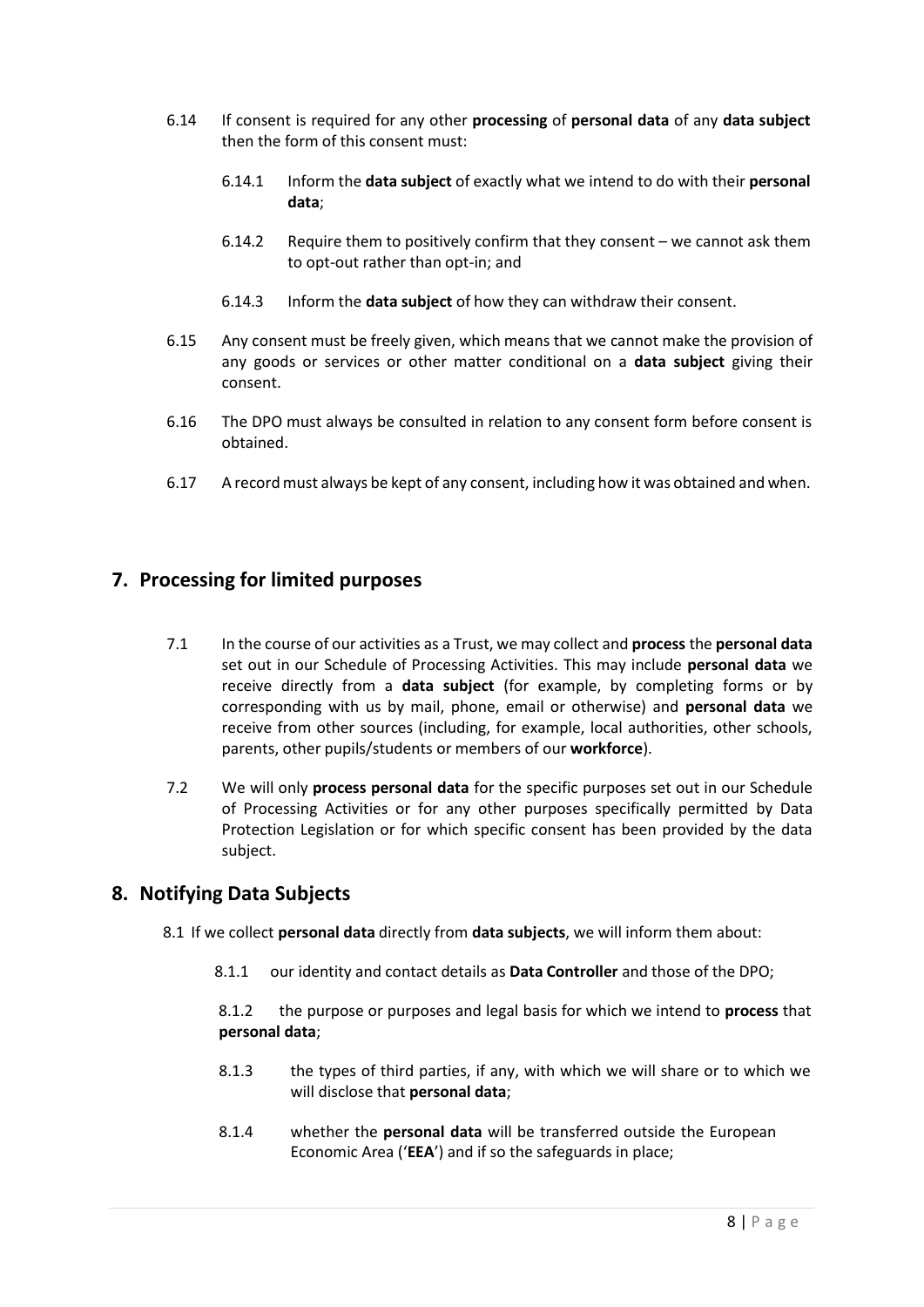- 12.1.1 8.1.5 the period for which their **personal data** will be stored, by reference to our Retention and [Destruction Schedule;](https://www.apollopartnershiptrust.uk/downloads/Data-Protection/02_APT_Records_Retention_and_Disposal_Schedule.pdf)
- 8.1.6 the existence of any automated decision making in the **processing** of the **personal data** along with the significance and envisaged consequences of the **processing** and the right to object to such decision making; and
- 8.1.7 the rights of the **data subject** to object to or limit processing, request information, request deletion of information or lodge a complaint with the ICO.
- 8.2 Unless we have already informed **data subjects** that we will be obtaining information about them from third parties (for example in our privacy notices), then if we receive **personal data** about a **data subject** from other sources, we will provide the **data subject** with the above information as soon as possible thereafter, informing them of where the **personal data** was obtained from.

## **9. Adequate, relevant and non-excessive processing**

9.1 We will only collect **personal data** to the extent that it is required for the specific purpose notified to the **data subject**, unless otherwise permitted by Data Protection Legislation.

# **10. Accurate data**

- 10.1 We will ensure that **personal data** we hold is accurate and kept up to date.
- 10.2 We will take reasonable steps to destroy or amend inaccurate or out-of-date data.
- 10.3 **Data subjects** have a right to have any inaccurate **personal data** rectified. See further below in relation to the exercise of this right.

# **11. Timely Processing**

11.1. We will not keep **personal data** longer than is necessary for the purpose or purposes for which they were collected. We will take all reasonable steps to destroy, or erase from our systems, all **personal data** which is no longer required.

# **12. Processing in line with data subject's rights**

- 8.3 We will **process** all **personal data** in line with **data subjects'** rights, in particular their right to:
	- 8.3.1 request access to any **personal data** we hold about them;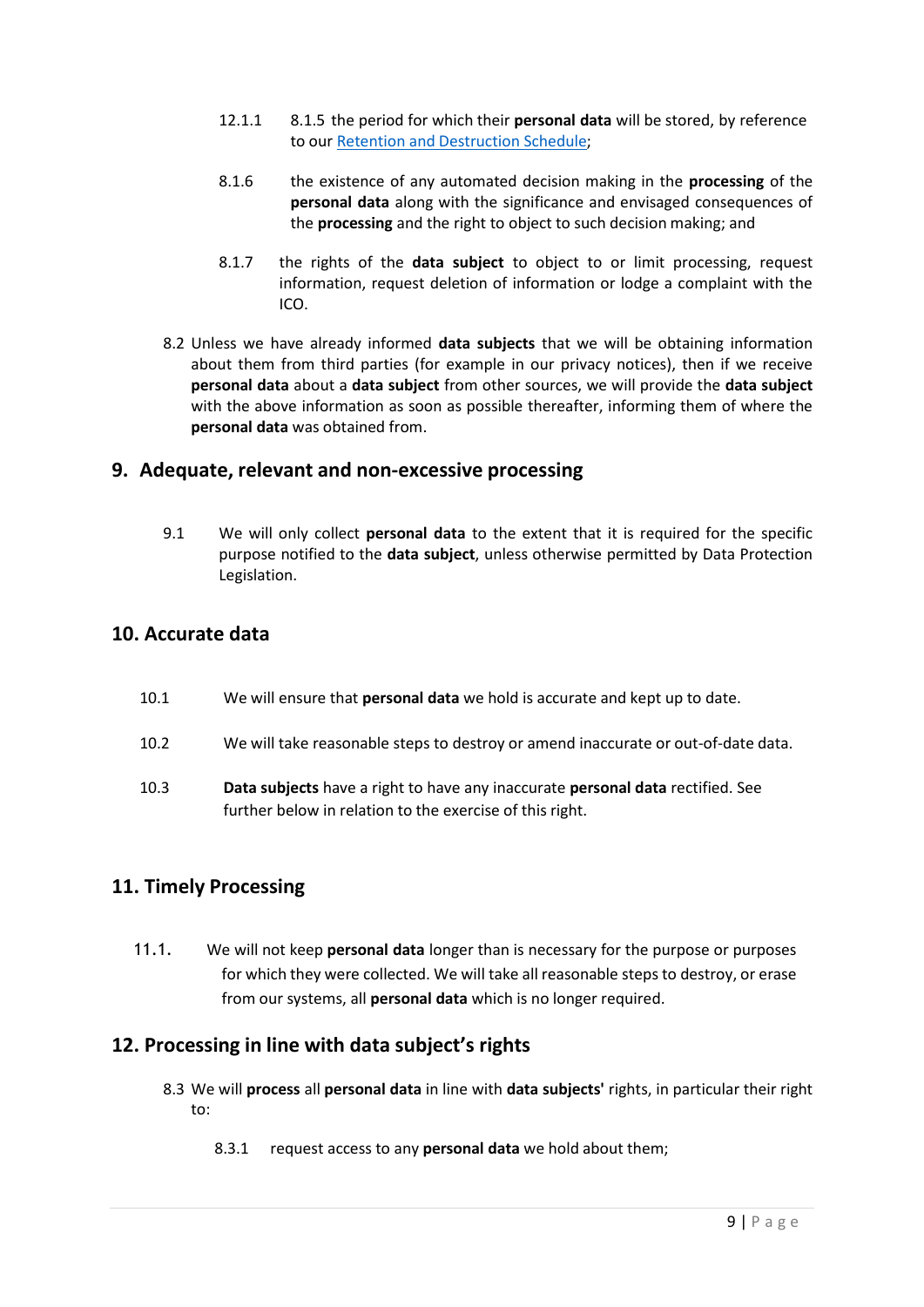- 12.1.2 object to the **processing** of their **personal data**, including the right to object to direct marketing;
- 12.1.3 have inaccurate or incomplete **personal data** about them rectified;
- 12.1.4 restrict **processing** of their **personal data**;
- 12.1.5 have **personal data** we hold about them erased
- 12.1.6 have their **personal data** transferred; and
- 12.1.7 object to the making of decisions about them by automated means.

#### **The Right of Access to Personal Data**

12.2 **Data subjects** may request access to all **personal data** we hold about them. Such requests will be considered in line with the schools Subject Access Request Procedure.

#### **The Right to Object**

- 12.3 In certain circumstances **data subjects** may object to us **processing** their **personal data**. This right may be exercised in relation to **processing** that we are undertaking on the basis of a legitimate interest or in pursuit of a statutory function or task carried out in the public interest.
- 12.4 An objection to **processing** does not have to be complied with where the school can demonstrate compelling legitimate grounds which override the rights of the **data subject**.
- 12.5 Such considerations are complex and must always be referred to the DPO upon receipt of the request to exercise this right.
- 12.6 In respect of direct marketing any objection to **processing** must be complied with.
- 12.7 The Trust is not however obliged to comply with a request where the **personal data** is required in relation to any claim or legal proceedings.

#### **Automated decision making and profiling**

- 12.8. Individuals have the right not to be subject to a decision when:
	- 12.8.1. It is based on automated processing, e.g. profiling.
	- 12.8.2. It produces a legal effect or a similarly significant effect on the individual.
- 12.9. The Trust will take steps to ensure that individuals are able to obtain human intervention, express their point of view, and obtain an explanation of the decision and challenge it.
- 12.10. When automatically processing personal data for profiling purposes, the Trust will ensure that the appropriate safeguards are in place, including: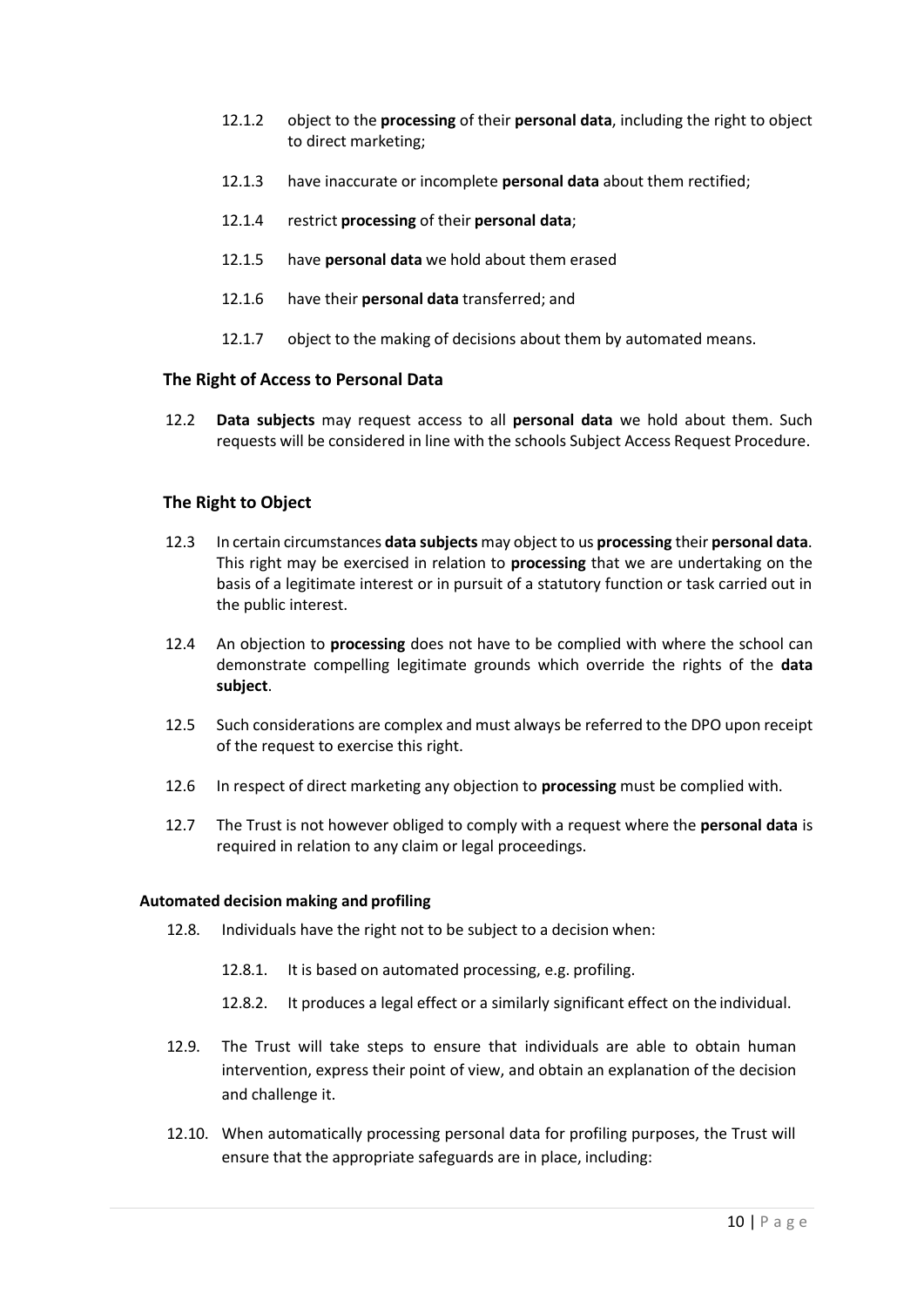- 12.10.1. Ensuring processing is fair and transparent by providing meaningful information about the logic involved, as well as the significance and the predictedimpact.
- 12.10.2. Using appropriate mathematical or statistical procedures.
- 12.10.3. Implementing appropriate technical and organisational measures to enable inaccuracies to be corrected and minimise the risk of errors.
- 12.10.4. Securing personal data in a way that is proportionate to the risk to the interests and rights of the individual and prevents discriminatory effects.
- 12.11. Automated decisions must not concern a child or be based on the processing of sensitive data, unless:
	- 12.11.1. The Trust has the explicit consent of the individual.
	- 12.11.2. The processing is necessary for reasons of substantial public interest on the basis of Union/Member State law.

#### **The Right to Rectification**

- 12.12 If a **data subject** informs the Trust that **personal data** held about them by the Trust is inaccurate or incomplete then we will consider that request and provide a response within one month.
- 12.13 If we consider the issue to be too complex to resolve within that period then we may extend the response period by a further two months. If this is necessary then we will inform the **data subject** within one month of their request that this is the case.
- 12.14 We may determine that any changes proposed by the **data subject** should not be made. If this is the case then we will explain to the **data subject** why this is the case. In those circumstances we will inform the **data subject** of their right to complain to the Information Commissioner's Office at the time that we inform them of our decision in relation to their request.

#### **The Right to Restrict Processing**

- 12.15 **Data subjects** have a right to "block" or suppress the **processing** of **personal data**. This means that the Trust can continue to hold the **personal data** but not do anything else with it.
- 12.16 The Trust must restrict the **processing** of **personal data**:
	- 12.16.1 Where it is in the process of considering a request for **personal data** to be rectified (see above);
	- 12.16.2 Where the Trust is in the process of considering an objection to processing by a **data subject**;
	- 12.16.3 Where the **processing** is unlawful but the **data subject** has asked the Trust not to delete the **personal data**; and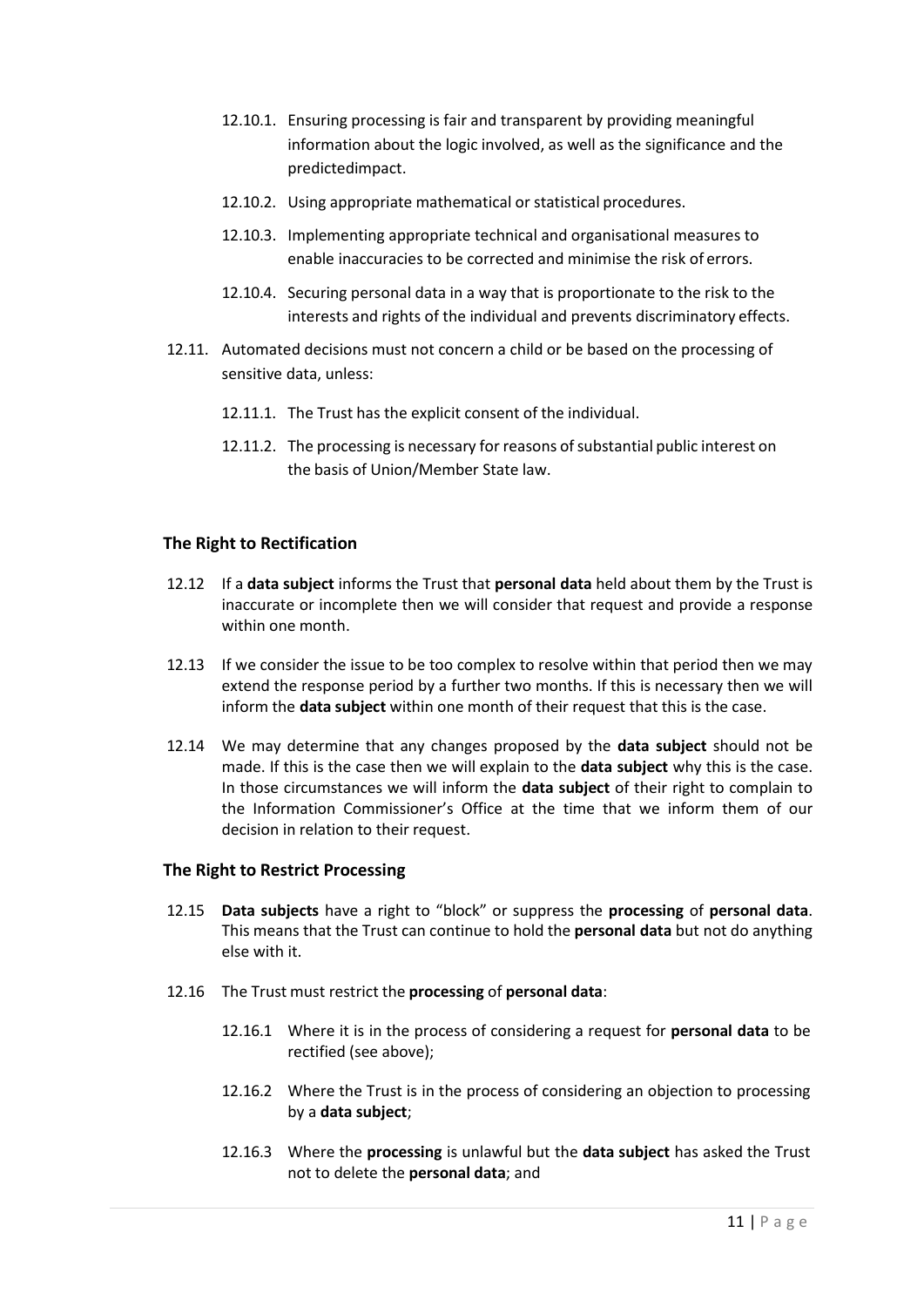- 12.16.4 Where the Trust no longer needs the **personal data** but the **data subject** has asked the Trust not to delete the **personal data** because they need it in relation to a legal claim, including any potential claim against the Trust.
- 12.17 If the Trust has shared the relevant **personal data** with any other organisation then we will contact those organisations to inform them of any restriction, unless this proves impossible or involves a disproportionate effort.
- 12.18 The DPO must be consulted in relation to requests under this right.

#### **The Right to Be Forgotten**

- 12.19 **Data subjects** have a right to have **personal data** about them held by the Trust erased only in the following circumstances:
	- 12.19.1 Where the **personal data** is no longer necessary for the purpose for which it was originally collected;
	- 12.19.2 When a **data subject** withdraws consent which will apply only where the Trust isrelying on the individuals consent to the **processing** in the first place;
	- 12.19.3 When a **data subject** objects to the **processing** and there is no overriding legitimate interest to continue that **processing** – see above in relation to the right to object;
	- 12.19.4 Where the **processing** of the **personal data** is otherwise unlawful;
	- 12.19.5 When it is necessary to erase the **personal data** to comply with a legal obligation; and
- 12.20 The Trust is not required to comply with a request by a **data subject** to erase their **personal data** if the **processing** is taking place:
	- 12.20.1 To exercise the right of freedom of expression or information;
	- 12.20.2 To comply with a legal obligation for the performance of a task in the public interest or in accordance with the law;
	- 12.20.3 For public health purposes in the public interest;
	- 12.20.4 For archiving purposes in the public interest, research or statistical purposes; or
	- 12.20.5 In relation to a legal claim.
- 12.21 If the Trust hasshared the relevant personal data with any other organisation then we will contact those organisations to inform them of any erasure, unless this proves impossible or involves a disproportionate effort.
- 12.22 The DPO must be consulted in relation to requests under this right.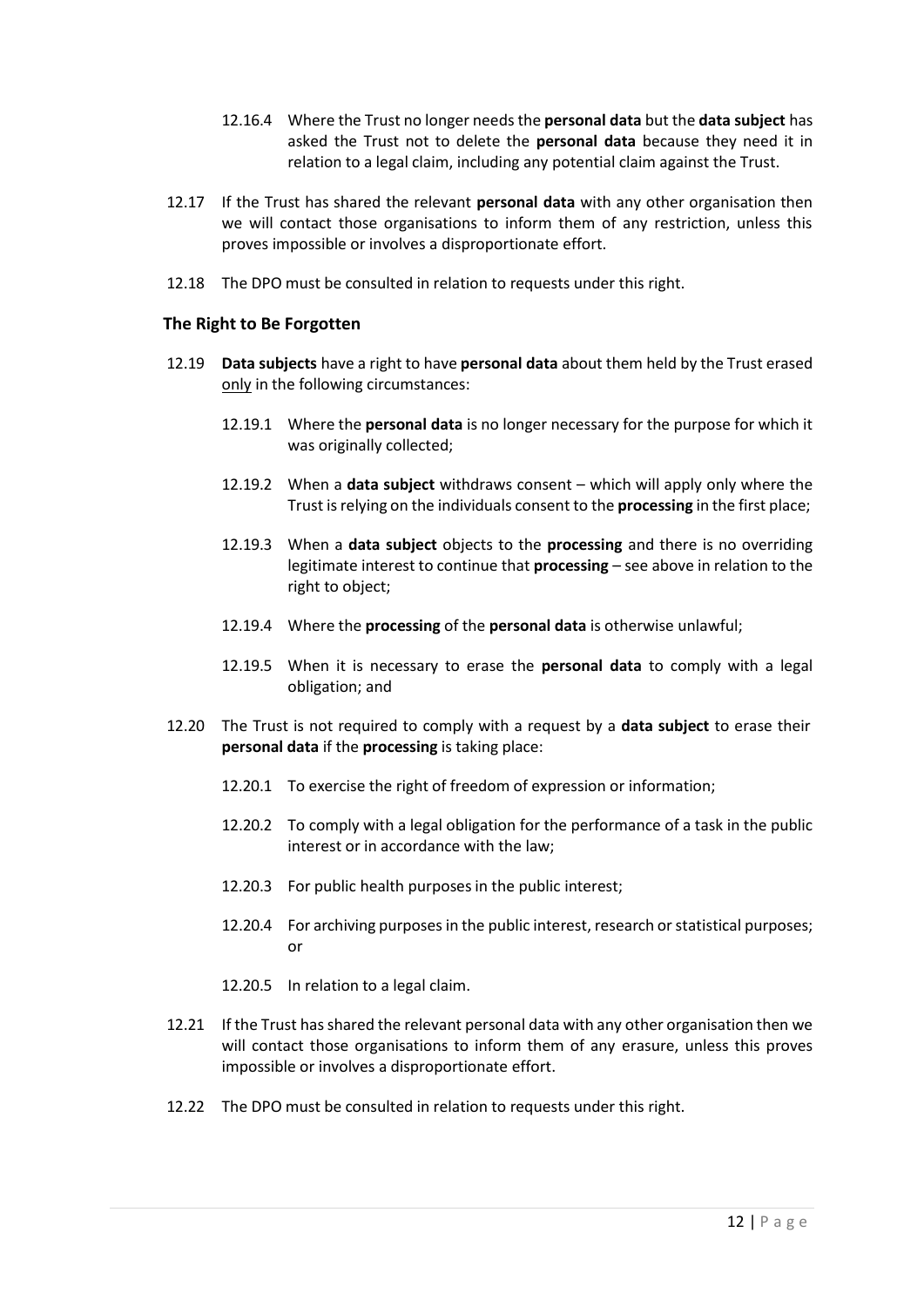#### **Right to Data Portability**

- 12.23 In limited circumstances a **data subject** has a right to receive their **personal data** in a machine-readable format, and to have this transferred to other organisation.
- 12.24 If such a request is made then the DPO must be consulted.

## **13.Data Security**

- 13.1 We will take appropriate security measures against unlawful or unauthorised processing of **personal data**, and against the accidental loss of, or damage to, **personal data**.
- 13.2 Confidential paper records will be kept in a locked filing cabinet, drawer or safe, with restricted access.
- 13.3 Confidential paper records will not be left unattended or in clear view anywhere with general access.
- 13.4 Digital data is coded, encrypted or password-protected, both on a local hard drive and on a network drive that is regularly backed up off-site.
- 13.5 Where data is saved on removable storage or a portable device, the device will be kept in a locked filing cabinet, drawer or safe when not in use.
- 13.6 Memory sticks will not be used in Apollo Partnership Trust Schools.
- 13.7 All electronic devices are password-protected to protect the information on the device in case of theft.
- 13.8 Where possible, the Trust enables electronic devices to allow the remote blocking or deletion of data in case of theft.
- 13.9 Staff will not use their personal laptops or computers for school purposes.
- 13.10 All necessary Trustees, LGB members, members of staff and trainee teachers are provided with their own secure login and password, and every computer regularly prompts users to change their password, which is not to be shared and kept secure.
- 13.11 All necessary Trustees, LGB members, members of staff and trainee teachers are provided with their own secure email account to use for school related activity and communications.
- 13.12 Emails containing sensitive or confidential information are password-protected if there are unsecure servers between the sender and the recipient.
- 13.13 Circular emails to parents are sent blind carbon copy (bcc), so email addresses are not disclosed to other recipients.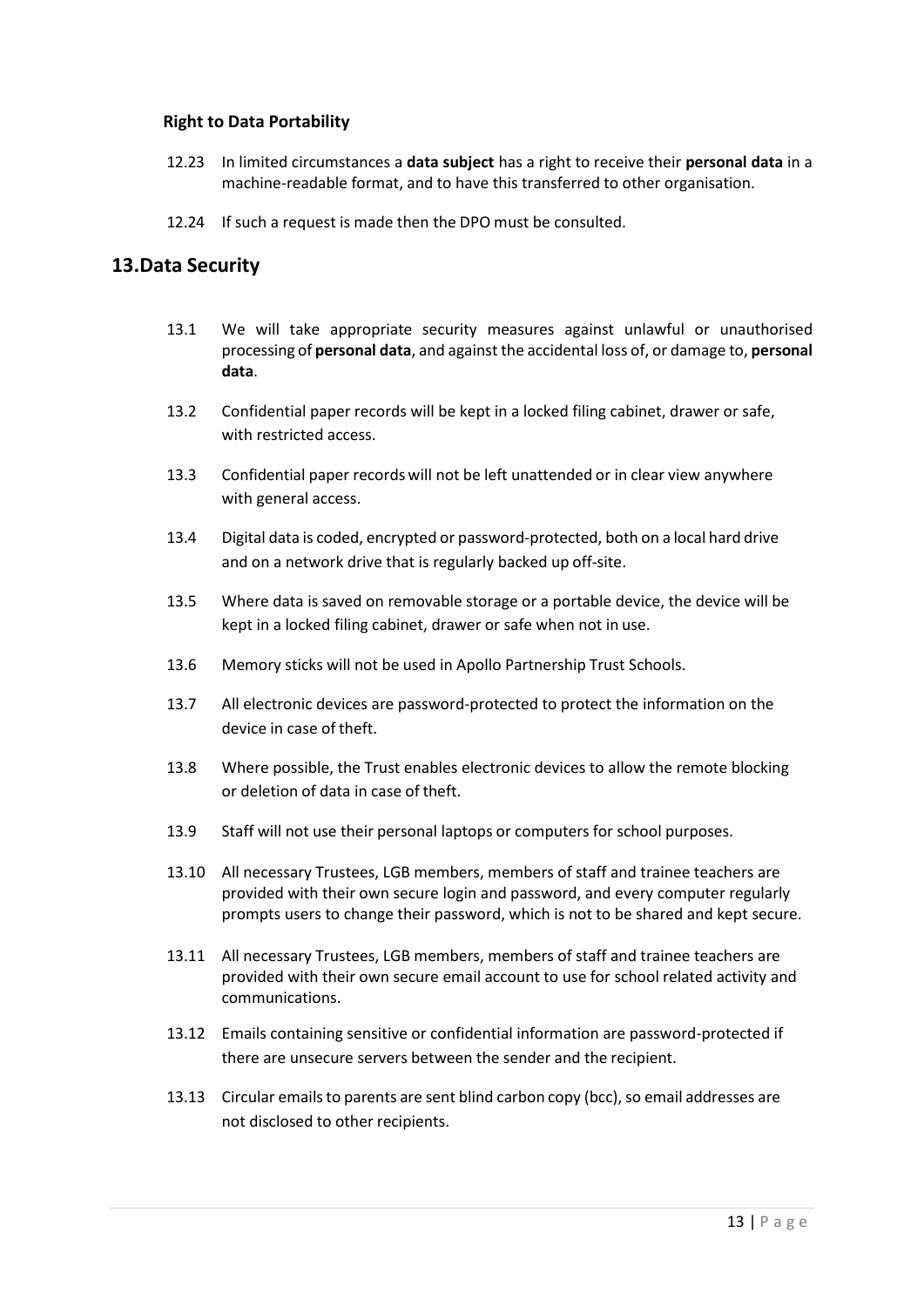- 13.14 When sending confidential information by fax, staff will always check that the recipient is correct before sending.
- 13.15 Where **personal data** that could be considered private or confidential is taken off the premises, either in electronic or paper format, staff will take extra care to follow the same procedures for security, e.g. keeping devices under lock and key. The person taking the information from the Trust premises accepts full responsibility for the security of the data.
- 13.16 Before sharing **personal data**, all staff members will ensure:
	- 13.16.1 They are allowed to share it.
	- 13.16.2 That adequate security is in place to protect it.
	- 13.16.3 Who will receive the data has been outlined in a privacy notice.
- 13.17 Under no circumstances are visitors allowed access to confidential or personal information. Visitors to areas of the Trust containing sensitive information are supervised at all times.
- 13.18 The physical security of the Trust's buildings and storage systems, and access to them, is reviewed on a termly basis. If an increased risk in vandalism/burglary/theft is identified, extra measures to secure data storage will be put in place.
- 13.19 The Apollo Partnership Trust takes its duties under the GDPR seriously and any unauthorised disclosure may result in disciplinary action.
- 13.20 The following employees are responsible for continuity and recovery measures are in place to ensure the security of protected data: CEO / CFOD / MLT / Head of Schools & Headteacher / ABM / Network Manager.

## **14.Data Protection Impact Assessments**

- 14.1 The Trust takes data protection very seriously and will consider and comply with the requirements of Data Protection Legislation in relation to all of its activities whenever these involve the use of personal data, in accordance with the principles of data protection by design and default.
- 14.2 In certain circumstances the law requires us to carry out detailed assessments of proposed **processing**. This includes where we intend to use new technologies which might pose a high risk to the rights of **data subjects** because of the types of data we will be **processing** or the way that we intend to do so.
- 14.3 The Trust will complete a Data protection impact assessment (DPIA) of any such proposed **processing** and has a template document which ensures that all relevant matters are considered when identifying themost effective method of complying with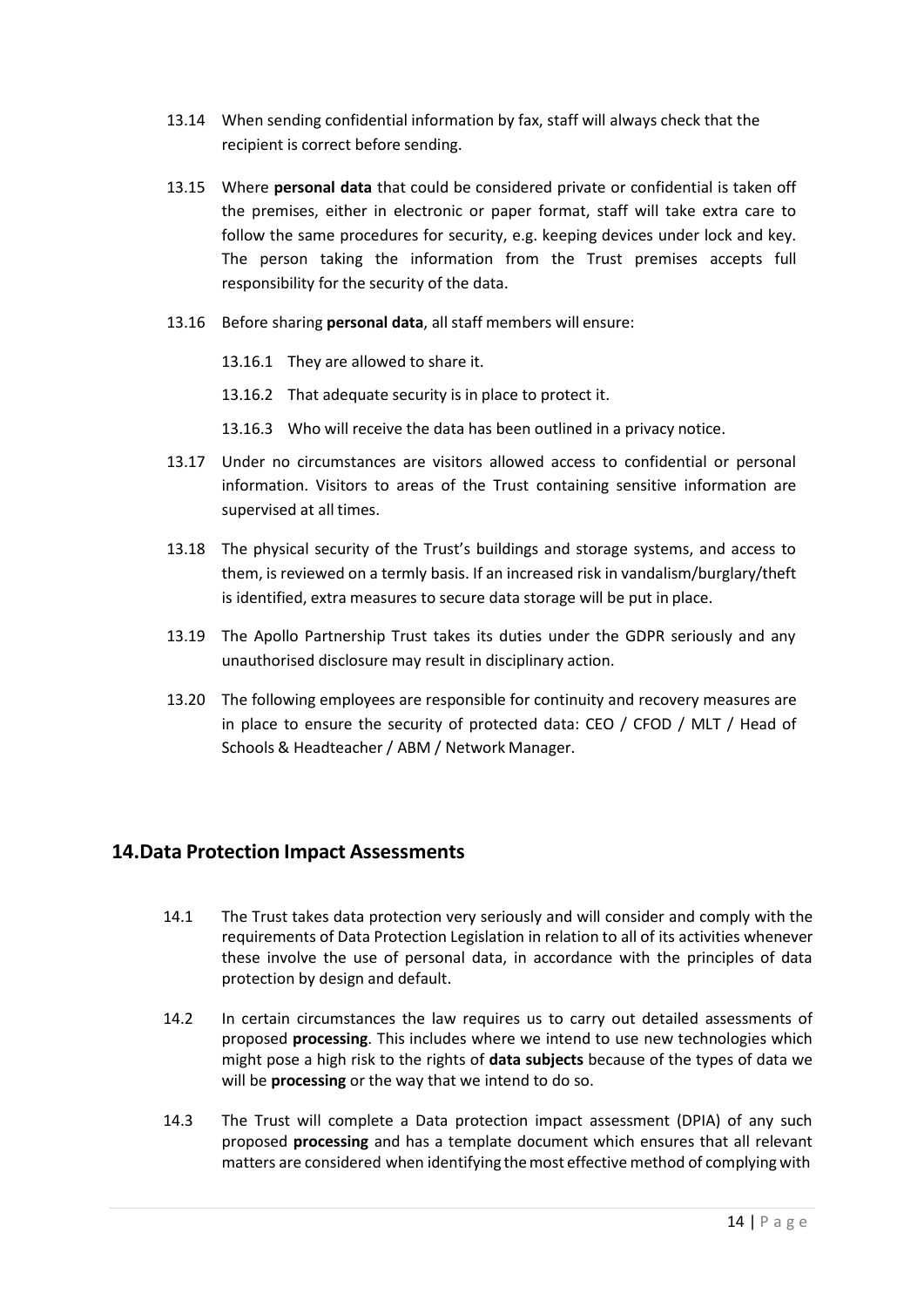the Trust's data protection obligations and meeting individuals' expectations of privacy.

- 14.4 DPIAs will allow the Trust to identify and resolve problems at an early stage, thus reducing associated costs and preventing damage from being caused to the Trust's reputation which might otherwise occur.
- 14.5 A DPIA will be carried out when using new technologies or when the processing is likely to result in a high risk to the rights and freedoms of individuals.
- 14.6 A DPIA will be used for more than one project, wherenecessary.
- 14.7 High risk processing includes, but is not limited to, thefollowing:
	- 14.7.1 Systematic and extensive processing activities, such as profiling
	- 14.7.2 Large scale processing of special categories of data or personal data which is in relation to criminal convictions or offences
	- 14.7.3 The use of CCTV.
- 14.8. The Trust will ensure that all DPIAs include the following information:
	- 14.8.1. A description of the processing operations and the purposes
	- 14.8.2. An assessment of the necessity and proportionality of the processing in relation to the purpose
	- 14.8.3. An outline of the risks to individuals
	- 14.8.4. The measures implemented in order to address risk
- 14.9. Where a DPIA indicates high risk data processing, the Trust will consult the ICO to seek its opinion as to whether the processing operation complies with the GDPR.
- 14.10 The DPO should always be consulted as to whether a data protection impact assessment is required, and if so how to undertake that assessment.

# **15.Disclosure and sharing of personal information**

- 15.1 We may share **personal data** that we hold about **data subjects**, and without their consent, with other organisations. Such organisations include the Department for Education, Education "DfE" and Skills Funding Agency "ESFA", Ofsted, health authorities and professionals, the Local Authority, examination bodies, other schools, and other organisations where we have a lawful basis for doing so.
- 15.2 The Trust will inform **data subjects** of any sharing of their **personal data** unless we are not legally required to do so, for example where **personal data** is shared with the police in the investigation of a criminal offence.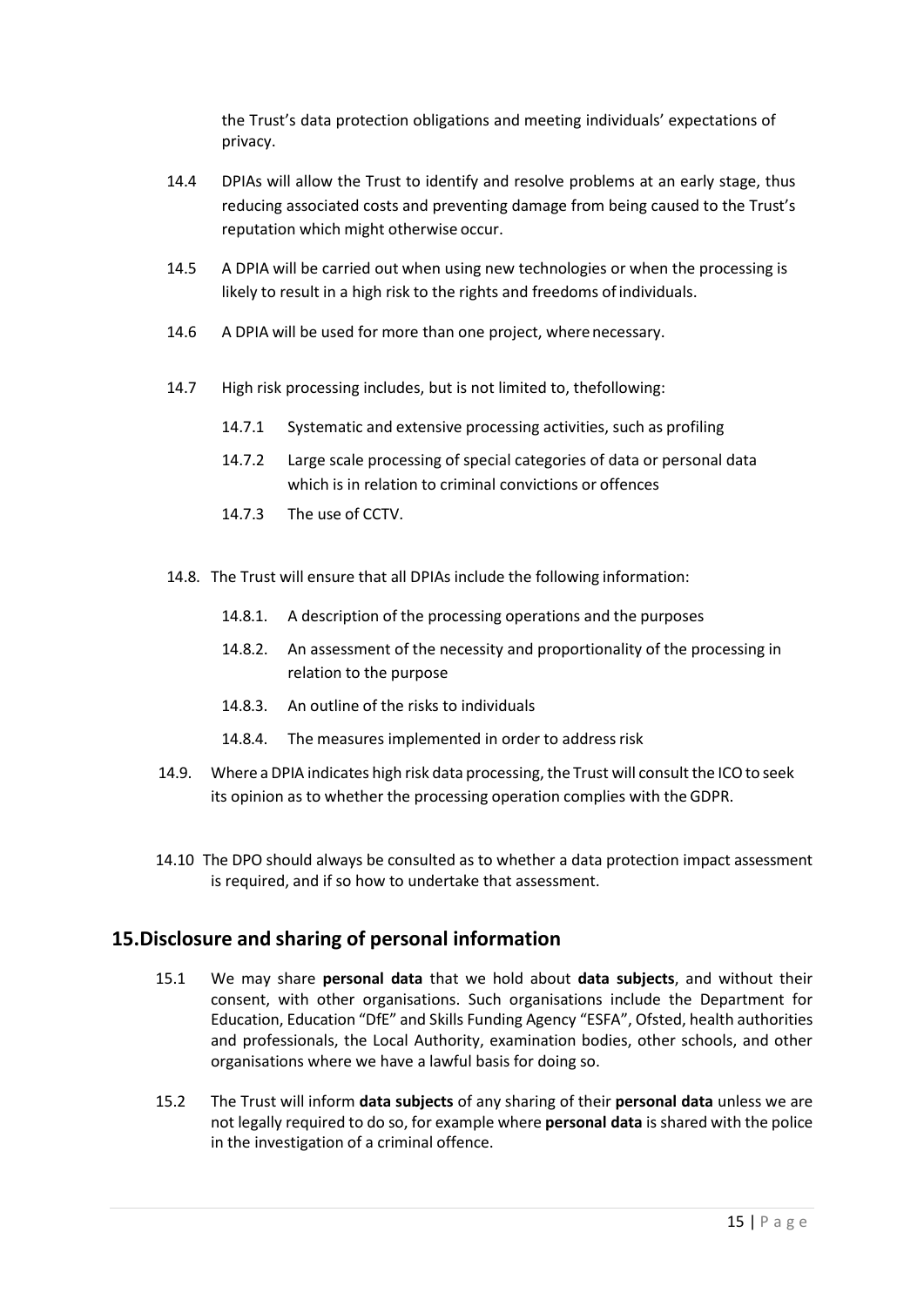- 15.3 In some circumstances we will not share safeguarding information. Please refer to our Child Protection Policy.
- 15.4 Further detail is provided in our Schedule of Processing Activities.
- 15.5. The Apollo Partnership Trust publishes a publication scheme on its website outlining classes of information that will be made routinely available, including:
	- 15.5.1. Policies and procedures
	- 15.5.2. Minutes of meetings
	- 15.5.3. Annual reports
	- 15.5.4. Financial information
- 15.6. Classes of information specified in the publication scheme are made available quickly and easily on request.
- 15.7. The Apollo Partnership Trust will not publish any personal information, including photos, on its website without the permission of the affected individual.
- 15.8. When uploading information to the Trust website, staff are considerate of any metadata or deletions which could be accessed in documents and images on the site.

## **16.Data Processors**

- 16.1 We contract with various organisations who provide services to the Trust, including:
	- Local authorities,  $-$  to meet our legal obligations to share certain information such as concerns about pupils'/students' safety and exclusions or to assist them in the exercise of their responsibilities in relation to education and training, youth support, SEND and safeguarding purposes
	- **•** The Department for Education and the Education and Skills Funding Agency, in compliance with legal obligations of the school to provide information about students and parents as part of statutory data collections
	- **•** Contractors, such as payment processing providers to enable payments to be made by you to the Trust/Academy
	- Educators and examining bodies
	- Financial organisations
	- Our auditors
	- Survey and research organisations
	- The Health authorities and consultants
	- Health and social welfare organisations
	- Professional advisers and consultants
	- Charities and voluntary organisations
	- Contractors to enable them to provide the service we have contracted them for, such as payroll, Strategic HR services, DBS clearance checks, Occupational Health questionnaires and referrals
	- Pension providers and government agencies such as HMRC and DWP regarding tax payments and benefits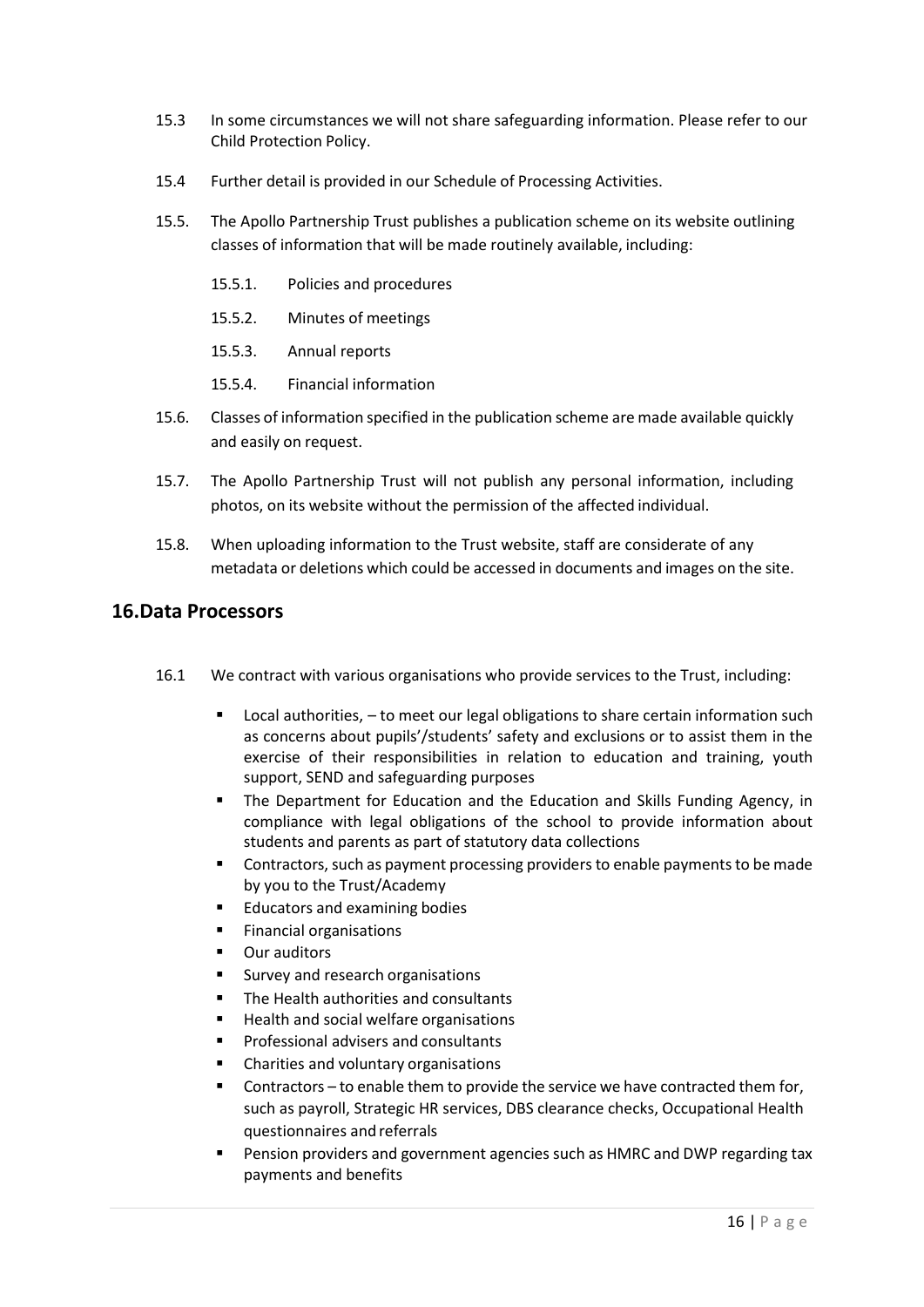- Survey and research organisations, office for National Statistics
- Trade unions and associations
- Employment and recruitment agencies
- 16.2 In order that these services can be provided effectively we are required to transfer **personal data** of **data subjects** to these **data processors**.
- 16.3 **Personal data** will only be transferred to a **data processor** if they agree to comply with our procedures and policies in relation to data security, or if they put in place adequate measures themselves to the satisfaction of the Trust. The Trust will always undertake due diligence of any **data processor** before transferring the **personal data** of **data subjects** to them.
- 16.4 Contracts with **data processors** will comply with Data Protection Legislation and contain explicit obligations on the **data processor** to ensure compliance with the Data Protection Legislation, and compliance with the rights of **Data Subjects**.

# **17.Images and Videos**

- 17.1 Images captured by individuals for recreational/personal purposes, and videos made by parents for family use, are exempt from the GDPR. Parents and others attending Trust events are allowed to take photographs and videos of those events for domestic purposes. For example, parents can take video recordings of a school performance involving their child. The Trust does not prohibit this as a matter of policy.
- 17.2 The Trust does not however agree to any such photographs or videos being used for any other purpose, but acknowledges that such matters are, for the most part, outside of the ability of the Trust to prevent.
- 17.3 The Trust asks that parents and others do not post any images or videos which include any child other than their own child on any social media or otherwise publish those images or videos.
- 17.4 As a Trust we want to celebrate the achievements of our pupils/students and therefore may want to use images and videos of our pupils/students within promotional materials, or for publication in the media such as local, or even national, newspapers covering school events or achievements. We will seek the consent of pupils/students, and their parents where appropriate, before allowing the use of images or videos of pupils/students for such purposes.
- 17.5 Precautions, as outlined in the Photography and Videos Policy, are taken when publishing photographs of pupils/students, in print, video or on the Trust/school website(s).
- 17.6 Whenever a pupil/student begins their attendance at the Trust they, or their parent where appropriate, will be asked to complete a consent form in relation to the use of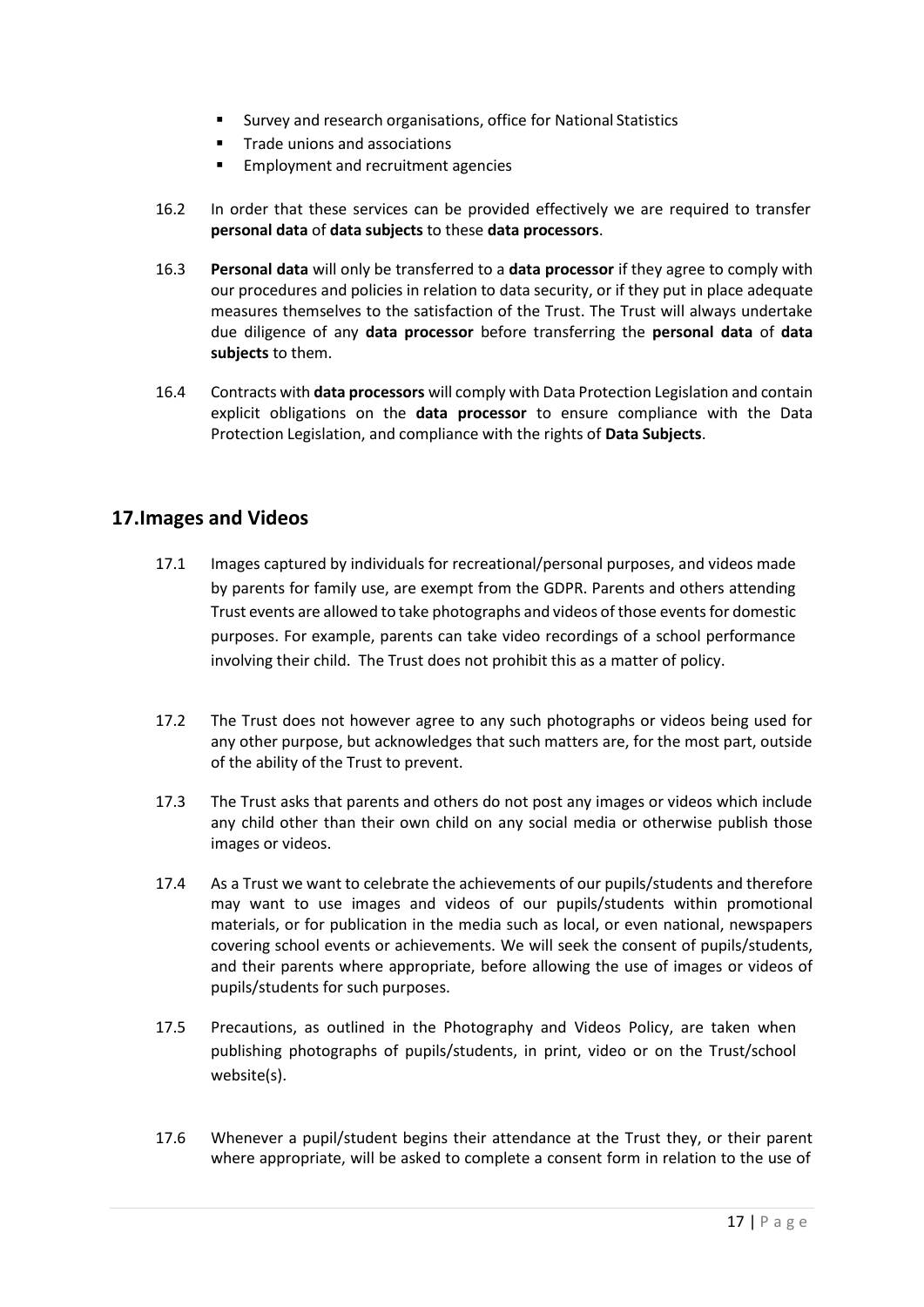images and videos of that pupil/student. We will not use images or videos of pupils/students for any purpose where we do not have consent.

# **18. CCTV**

18.1 The Trust operates a CCTV system. Please refer to the Trust Surveillance and CCTV Policy.

## **19 Biometric Data**

- 19.1 The Trust operates a Biometric recognition system for the purposes of:
	- Payment of dinner monies
	- Library System
	- Access to electronical equipment including laptops, iPads

However, before we are able to obtain the biometric data of pupils/students orthe Workforce we are required to give notification and obtain consent for this Special Category Data due to additional requirements for processing such data under the Protection of Freedoms Act 2012.

- 19.2 For the workforce written consent will be obtained at the commencement of their position within the Trust and shall continue to be effective unless an objection in writing to the processing of your biometric data is received from the individual.
- 19.3 For pupils/students under the age of 18 years, the Trust /School will notify each parent of that pupil/student (that the Trust has the contact details for and is able to contact) prior to them commencing their education at the school of the use of our Biometric Recognition System. The Trust /School will then obtain the written consent of one of the pupil/student's parent before obtaining any biometric data.
- 19.4 In the event that written consent cannot be obtained from a parent, or any parent objects in writing or the pupil/student objects or refuses to participate in the processing of their biometric data, the School will not process the pupil/student's biometric data and will provide the following alternative means of accessing the above services:
	- providing a pin number etc as means to gain access to relevant accounts
- 19.5 Further information about this can be found in our Notification of Intention to Process Pupil/student's Biometric Information and our Privacy Notices.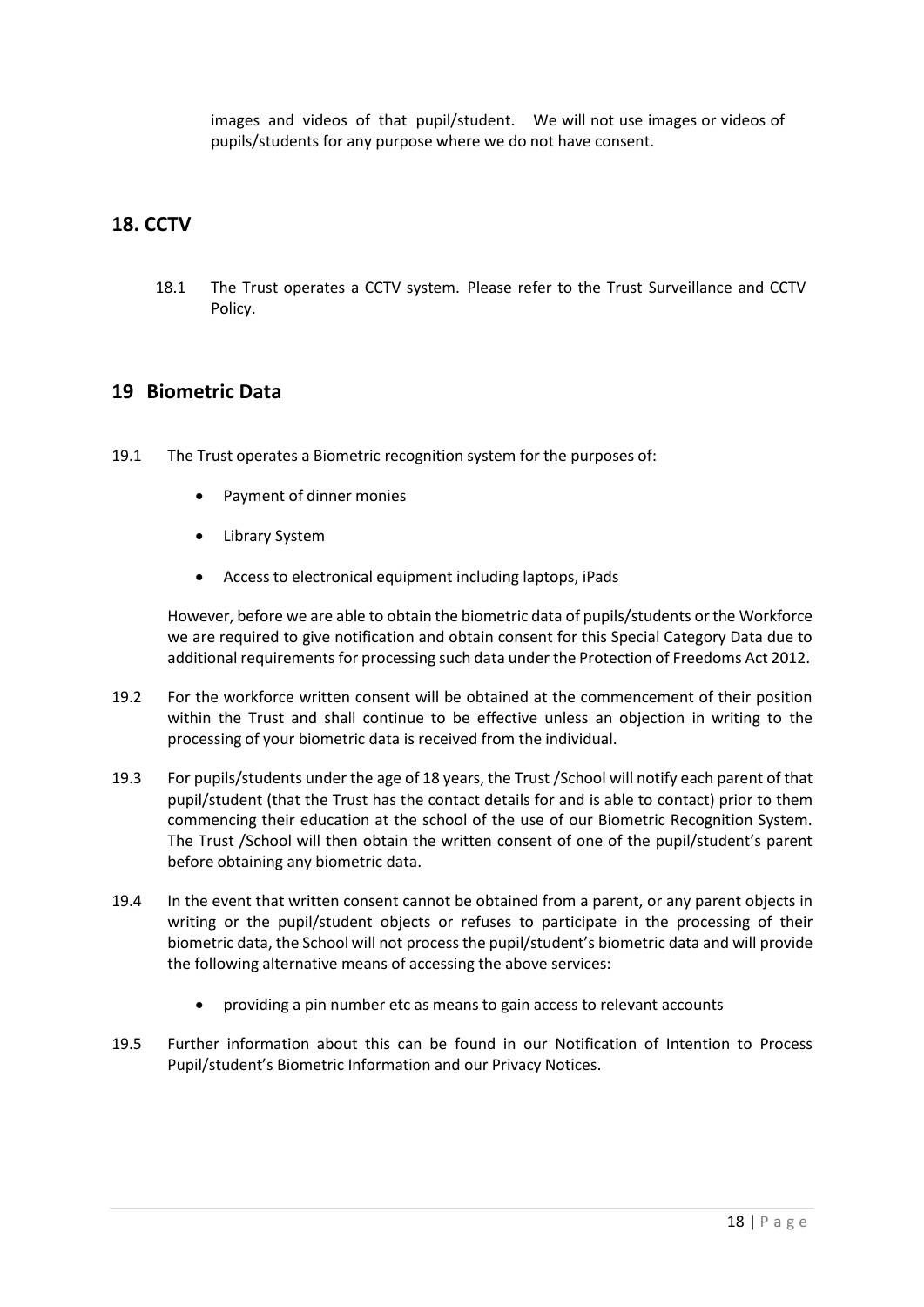# **20 Data Breach**

- 20.1 The Trust has a Data Breach Notification Policy.
- 20.2 The Chief Executive Officer will ensure that all staff members are made aware of, and understand, what constitutes a data breach as part of their CPD training.

## **20.DBS data**

- 20.1 All data provided by the DBS will be handled in line with data protection legislation; this includes electronic communication.
- 20.2 Data provided by the DBS will never be duplicated.
- 20.3 Any third parties who access DBS information will be made aware of the data protection legislation, as well as their responsibilities as a data handler.

## **21 Policy review**

- 21.1 This policy is reviewed annually by the Board of Trustees. However, we may change this policy at any time. Where appropriate, we will notify **data subjects** of those changes.
- 21.2 The next scheduled review date for this policy is September 2022.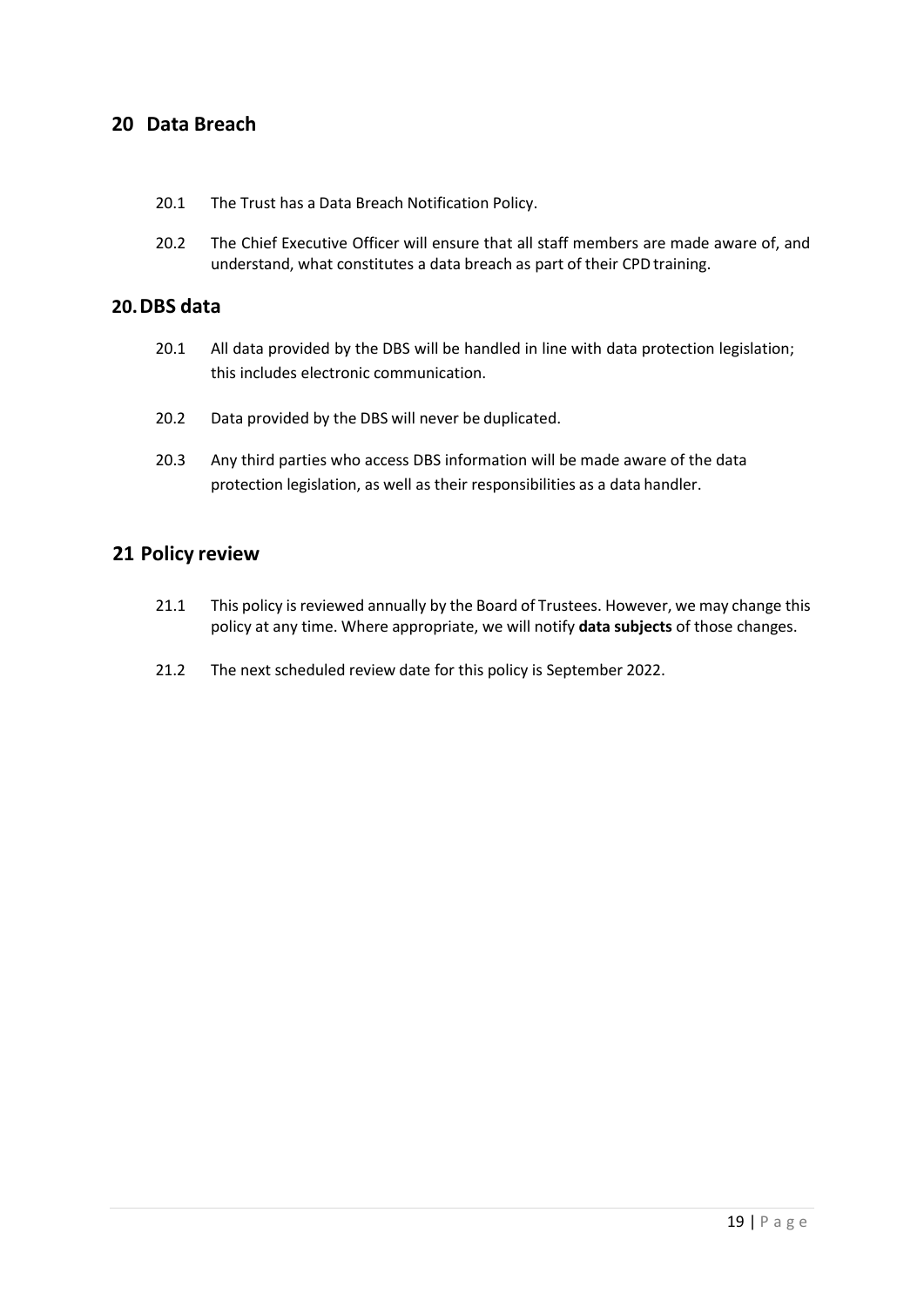## **ANNEX**

# **DEFINITIONS**

| <b>Term</b>                  | <b>Definition</b>                                                           |
|------------------------------|-----------------------------------------------------------------------------|
|                              |                                                                             |
|                              |                                                                             |
| <b>Biometric Data</b>        | is information about a person's physical or behavioural characteristics     |
|                              | or features that can be used to identify them and is obtained or            |
|                              | recorded for the purposes of a biometric recognition system and can         |
|                              | include fingerprints, hand shapes, features of the eye or information       |
|                              | about a person's voice or handwriting                                       |
| <b>Biometric Recognition</b> | is a system that operates automatically (electronically) and :              |
| System                       | Obtains or records information about a person's physical or                 |
|                              | behavioural characteristics or features; and                                |
|                              | Compares or otherwise processes that information with stored                |
|                              | information in order to establish or verify the identity of the             |
|                              | person or otherwise determine whether they are recognised by                |
|                              | the system                                                                  |
| Data                         | is information which is stored electronically, on a computer, or in         |
|                              | certain paper-based filing systems                                          |
| Data Subjects                | for the purpose of this policy include all living individuals about whom    |
|                              | we hold personal data. This includes pupils/students, our workforce,        |
|                              | staff, and other individuals. A data subject need not be a UK national or   |
|                              | resident. All data subjects have legal rights in relation to their personal |
|                              | information                                                                 |
| Personal Data                | means any information relating to an identified or identifiable natural     |
|                              | person (a data subject); an identifiable natural person is one who can be   |
|                              | identified, directly or indirectly, in particular by reference to an        |
|                              | identifier such as a name, an identification number, location data, an      |
|                              | online identifier or to one or more factors specific to the physical,       |
|                              | physiological, genetic, mental, economic, cultural or social identity of    |
|                              | that natural person                                                         |
| <b>Data Controllers</b>      | are the people who or organisations which determine the purposes for        |
|                              | which, and the manner in which, any personal data is processed. They        |
|                              | are responsible for establishing practices and policies in line with Data   |
|                              | Protection Legislation. We are the data controller of all personal data     |
|                              | used in our business for our own commercial purposes                        |
| Data Users                   | are those of our workforce (including Governors and volunteers) whose       |
|                              | work involves processing personal data. Data users must protect the         |
|                              | data they handle in accordance with this data protection policy and any     |
|                              | applicable data security procedures at all times                            |
| Data Processors              | include any person or organisation that is not a data user that processes   |